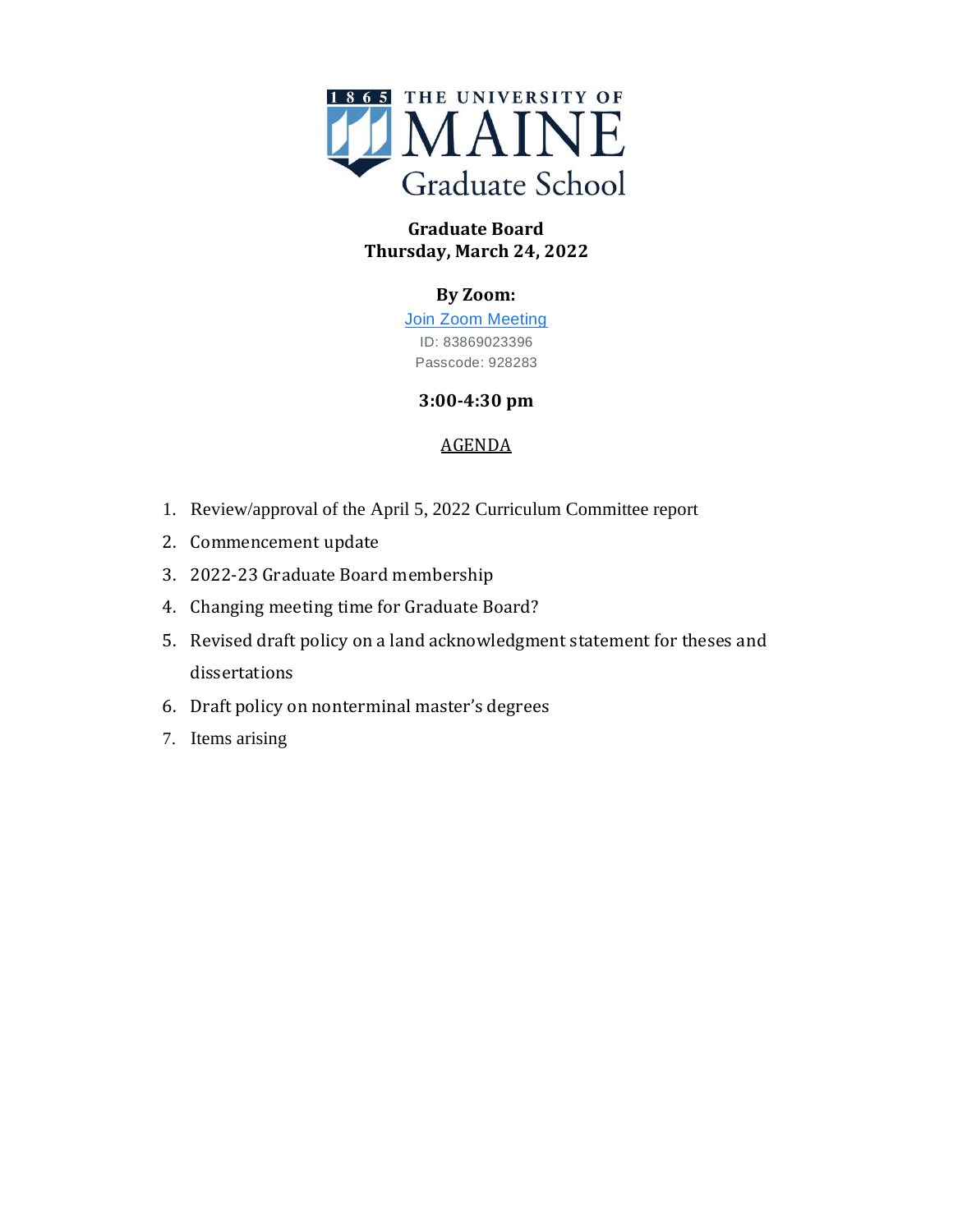### **CURRICULUM COMMITTEE REPORT**

**The Curriculum Committee met on April 5th, 2022 and is recommending the following courses to the Graduate Board for approval at its April 21st meeting.**

### *New Courses:*

- **BIO 500** Biological Inquiry and Analysis
- **EHD 511** Classroom-based Prevention and Intervention
- **ESC 552** Teaching Science in Secondary Schools
- **MEE 520** Nanomaterials and Nanomechanics

#### *Modifications:*

- **CMJ 515** Mass Communication Theory
- **FSN 586** Sensory Evaluation II
- **FSN 603** Nutrient Changes in the Food System
- **SED 505** Diversity of Development in Childhood
- **SEI 524** Supporting Play and Social-Emotional Development of Infants and Young Children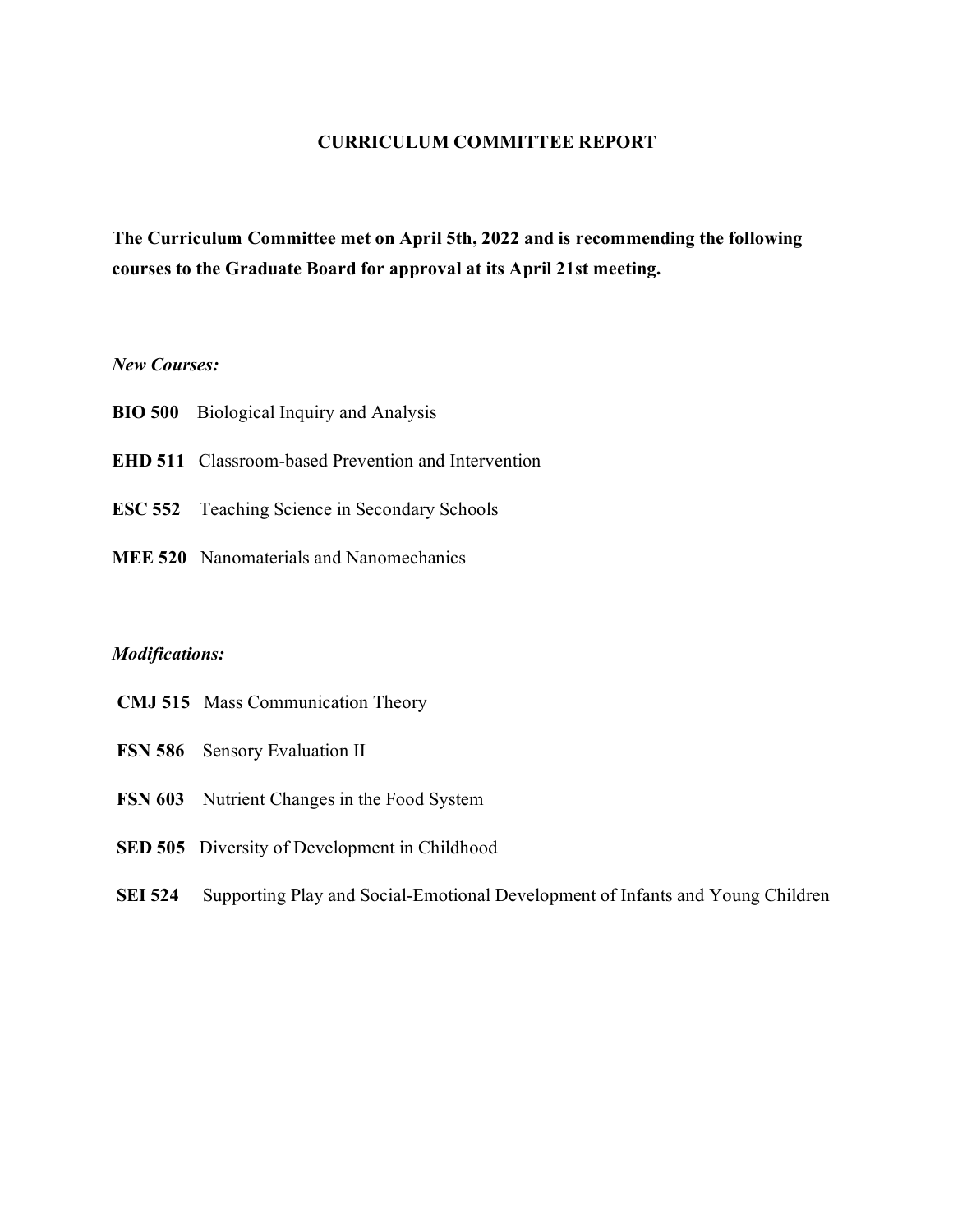## **Proposed Graduate School policy on the inclusion of a land acknowledgment in graduate student theses and dissertations**

# **(updated April 14, 2022)**

University of Maine graduate students are expected encouraged to include a statement in their final thesis or dissertation which acknowledges that their graduate study has taken place on the ancestral lands of the Wabanaki Tribal Nations. The Graduate School acting through the Graduate Board recommends inclusion of the land acknowledgment the statement that was developed by the President's Council on Diversity, Equity and Inclusion and adopted by the University of Maine in the acknowledgements section of the thesis/dissertation:

The University of Maine recognizes that it is located on Marsh Island in the homeland of Penobscot people, where issues of water and territorial rights, and encroachment upon sacred sites, are ongoing. Penobscot homeland is connected to the other Wabanaki Tribal Nations— the Passamaquoddy, Maliseet, and Micmac—through kinship, alliances, and diplomacy. The University also recognizes that the Penobscot Nation and the other Wabanaki Tribal Nations are distinct, sovereign, legal and political entities with their own powers of self-governance and self-determination.

## *UMaine President's Council on DEI*

In support of the land acknowledgement statement, all University of Maine RCR courses should include an overview of the history of indigenous relationships in the U.S.

Graduate students undertaking qualitative research studies may also choose to include a researcher positionality statement in the thesis/dissertation. More information can be found here, and we recommend students interested in writing a positionality statement consult their advisors:

*<https://files.eric.ed.gov/fulltext/EJ1268044.pdf>*

*[https://intheclass.arts.ubc.ca/renewed-project/discussion-topics-prompts/discussion](https://intheclass.arts.ubc.ca/renewed-project/discussion-topics-prompts/discussion-prompts-positionality/)[prompts-positionality/](https://intheclass.arts.ubc.ca/renewed-project/discussion-topics-prompts/discussion-prompts-positionality/)*